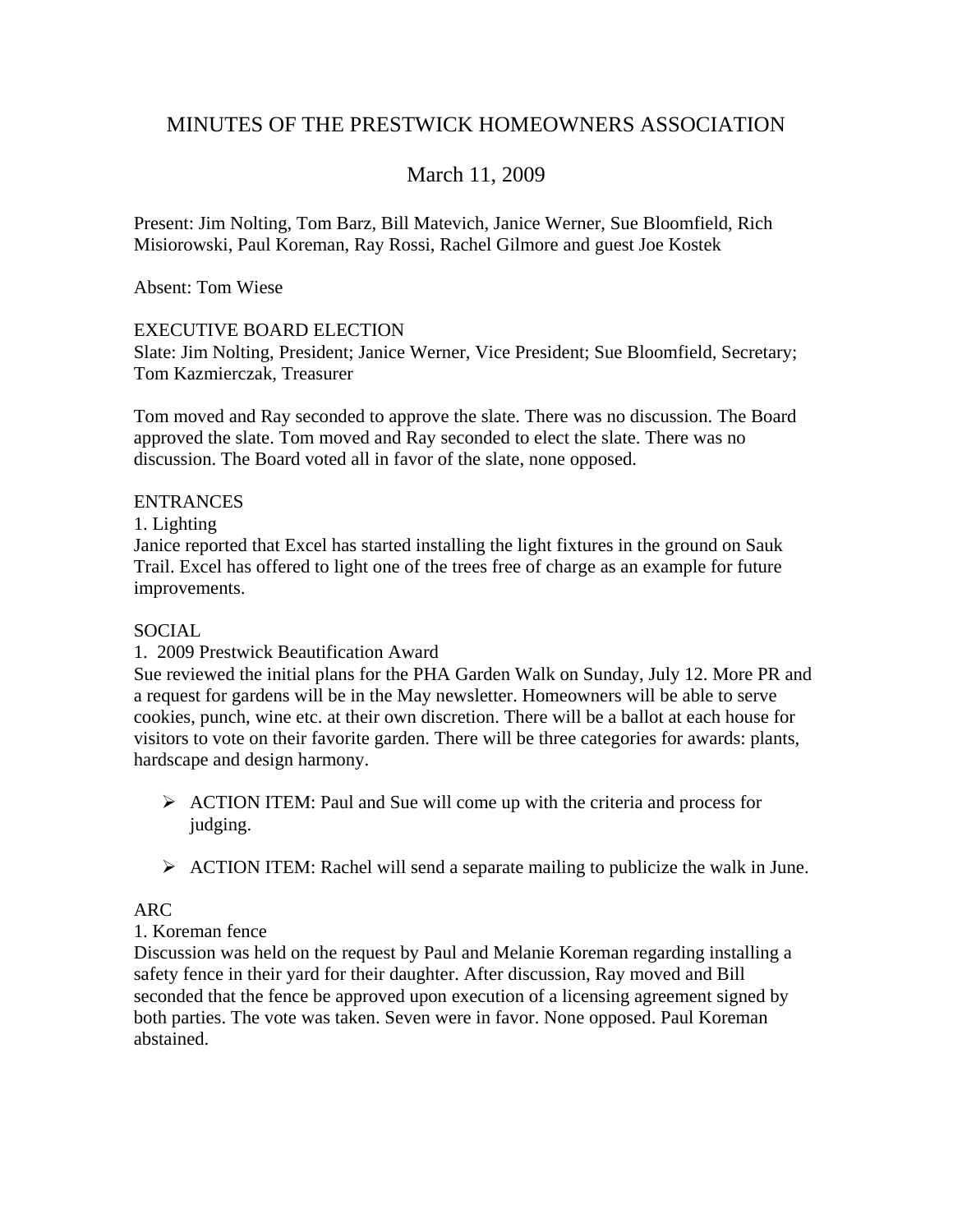- $\triangleright$  ACTION ITEM: Ray will do an initial draft of the licensing agreement and send to the Board for review by March 17. Ray noted that Paul will need to fill in the medical documentation.
- ¾ ACTION ITEM: Jim will contact Jerry Ducay to ask the Village to approve the permit for the fence, upon signed agreement between PHA & Koremans**.**

## 2. Other requests

Tom reported that no new construction is occurring. He has had a few requests for roof approvals, but that's all.

### MEMBERSHIP

1. Jim noted that Old Second Bank will no longer process the PHA dues payments. They are keeping the lock box available through this dues collection season; then it will be closed. Jim is picking up the forms and making the deposits.

2. After discussion, the Board agreed that the second mailing should go out on the  $25<sup>th</sup>$  of March. Final due date will be April 11.

 $\triangleright$  ACTION ITEM: Rachel will email the Board a list of all the unpaid people after the second set of mailing data is processed.

3. Rich brought up his concerns with the membership mailing regarding lack of clarity, too big of a focus on advertising in the directory and not automatically inserting the member data for verification. After discussion, the Board agreed that changes for the 2010 mailing should be started in September 2009, including a reformatting of the response form to include verification of inserted data. The Board will consider sending three separate letters: one to members, one to non-members and one to condo owners.

# **SECURITY**

Jim reported that he has received virtually no input from residents on their desire for security cameras at the entrances. Some discussion was held, but the Board agreed to table the discussion until Tom Wiese was present and could share his research. Based on initial conversations, an unmonitored system would run about \$15,000 for all five entrances.

# WEB SITE

No report.

 $\triangleright$  ACTION ITEM: Sue will give Travis the updated Officers information for the web site.

### FINANCIAL

1. Check signers

Jim reported that treasurer Tom Kazmierczak wants to add additional signers to the checking account. In addition, paperwork needs to be changed at the bank to require two signatures for the PHA account. The Board agreed to add the Vice President and Secretary as additional signers to the account.